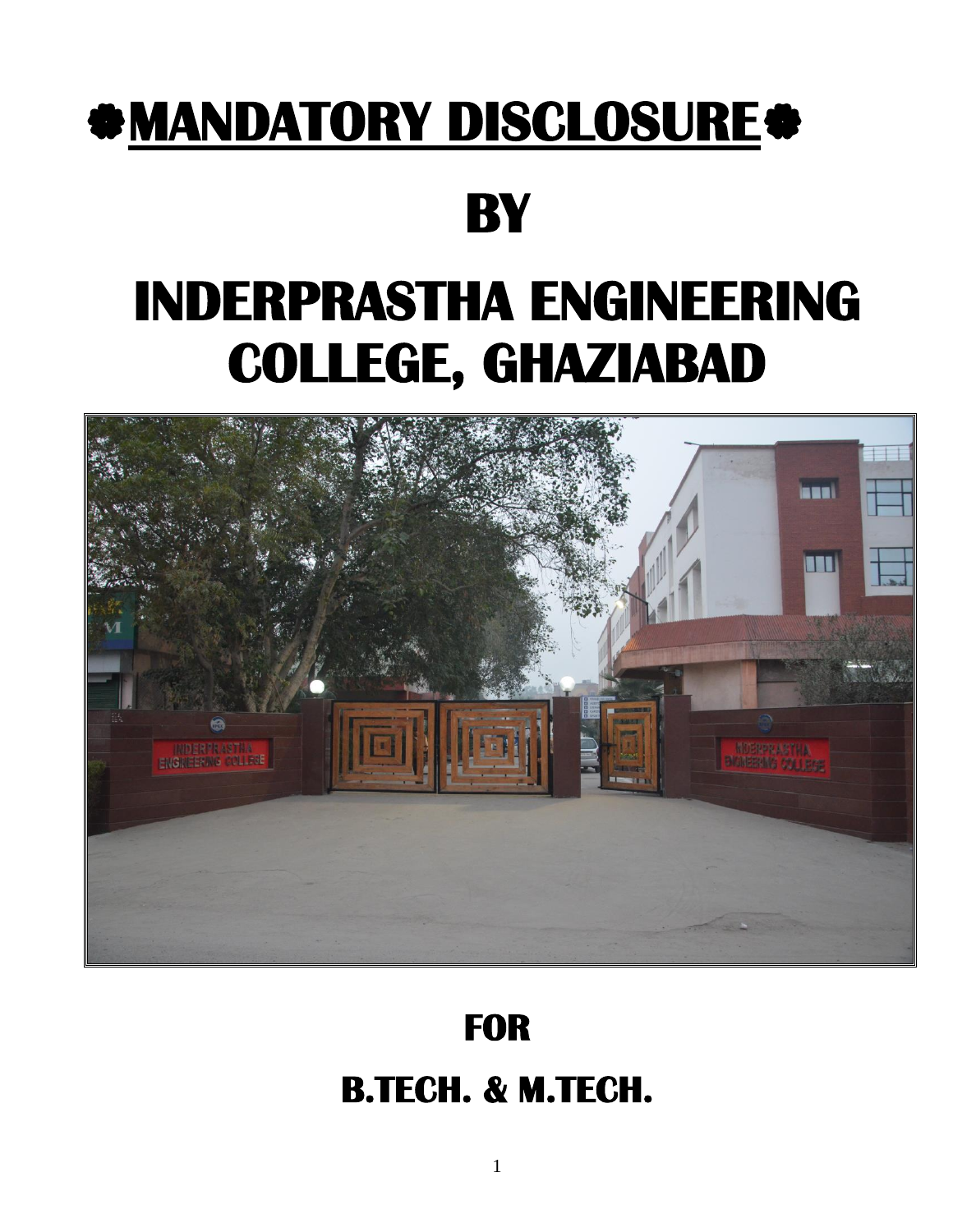### **B.TECH. & M.TECH. COURSES**

### INDEX

| I.    | <b>Brief Profile</b>                                           |
|-------|----------------------------------------------------------------|
| Π.    | Name & Address of the Director                                 |
| III.  | Name of the Affiliating University                             |
| IV.   | Governance                                                     |
| V.    | Programmes                                                     |
| VI.   | Faculty                                                        |
| VII.  | Profile of Director/Principal                                  |
| VIII. | Fee                                                            |
| IX.   | Admission                                                      |
| Х.    | <b>Admission Procedure</b>                                     |
| XI.   | Criteria and Weightages for Admission                          |
| XII.  | Application Form                                               |
| XIII. | List of Applicants                                             |
| XIV.  | Results of Admission under Management Quota Seats/Vacant Seats |
| XV.   | Information on Infrastructure and other Resources Available    |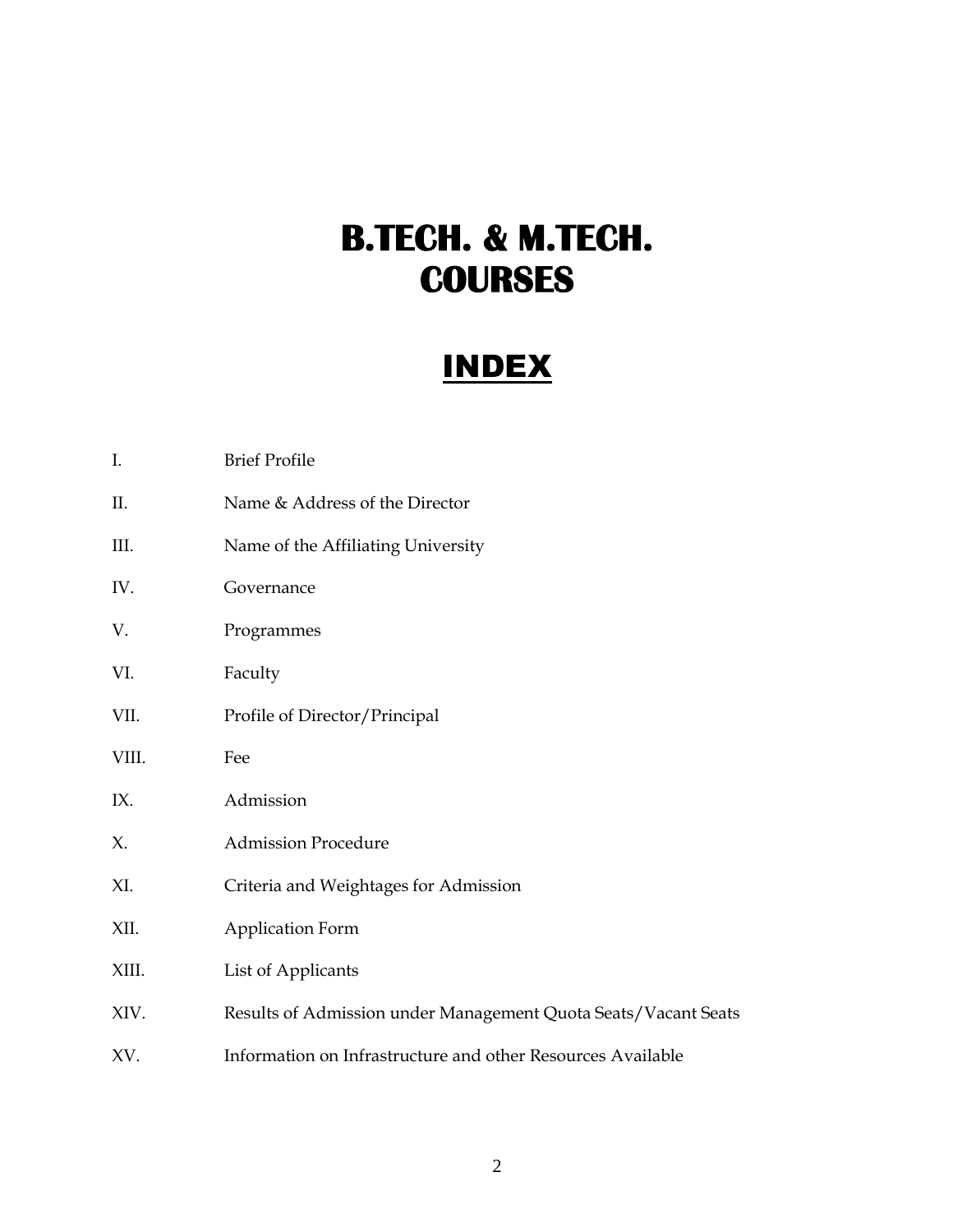#### **I NAME OF THE INSTITUTE**

| 1. Name of the Institute | : INDERPRASTHA ENGINEERING COLLEGE                                                                                     |
|--------------------------|------------------------------------------------------------------------------------------------------------------------|
|                          | 2. Name of the Promoting Body: SHAIL GARG SHIKSHA SANSTHAN                                                             |
| 3. Site of the College   | : 63, Site-IV, Sahibabad Industrial Area,<br>Suryanagar Flyover Road, Sahibabad, Ghaziabad                             |
|                          | Phone No.: 0120-4535000, 2895135, 2895136, 2895137<br>Fax:<br>e-mail: director@ipec.org.in<br>Website: www.ipec.org.in |
| 4. Year of Establishment | : 2000                                                                                                                 |

#### **II NAME & ADDRESS OF THE DIRECTOR**

| <b>NAME OF DIRECTOR</b>    | : Dr. B. C. Sharma                         |
|----------------------------|--------------------------------------------|
| <b>ADDRESS OF DIRECTOR</b> | : Flat No. B-411, Sector-Pi, Plot No.-11,  |
|                            | Khushboo Apartment, Kasana, Greater Noida, |
|                            | Gautam Buddha Nagar, Uttar Pradesh-201310  |

#### **III NAME OF THE AFFILIATING UNIVERSITY**

Dr. A.P.J. Abdul Kalam Technical University, Uttar Pradesh, Lucknow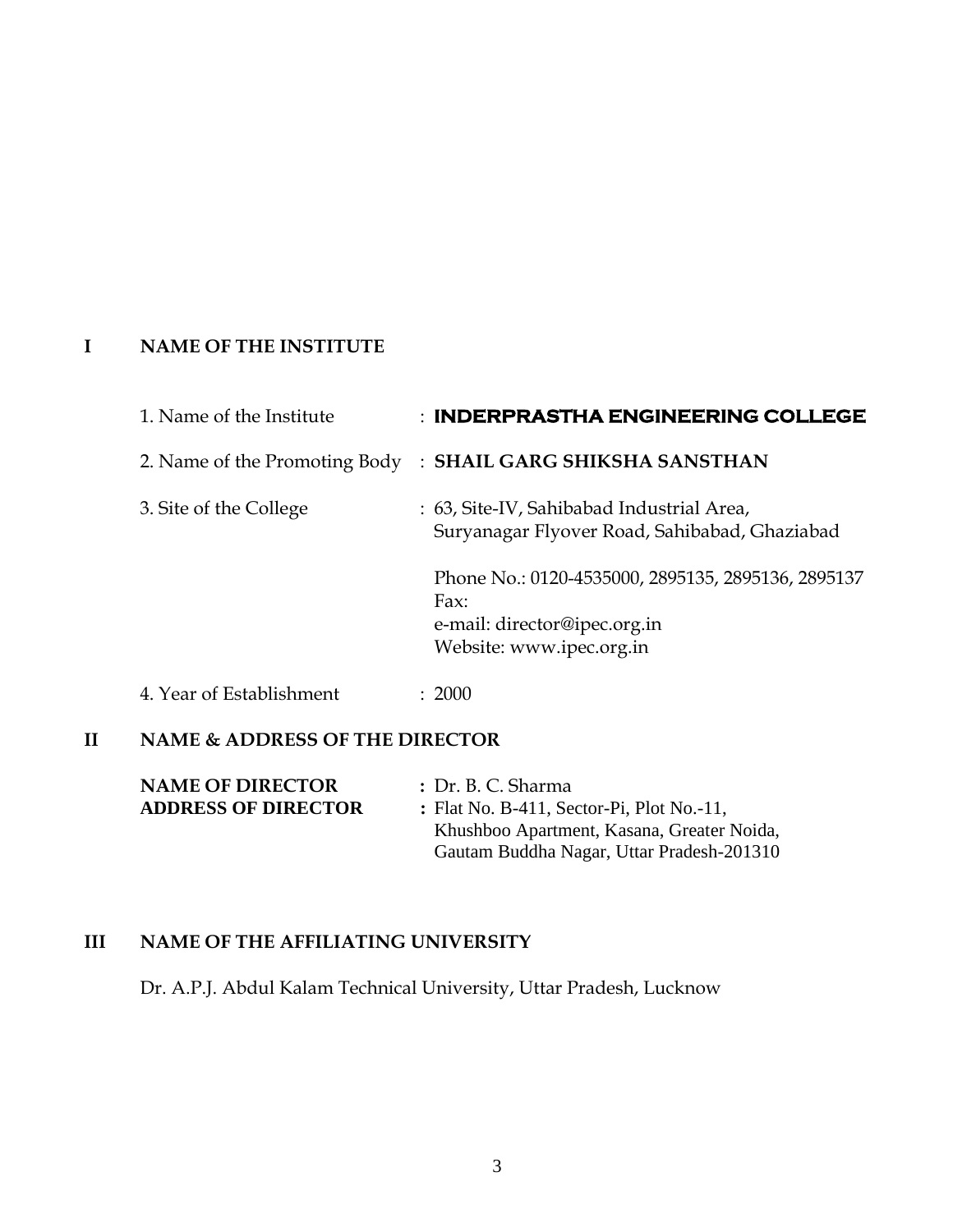#### **IV SOCIETY MEMBERS**

| SI.              | <b>Name</b>          | <b>Father/Husband's Name</b> | <b>Designation</b> | Occupation      |
|------------------|----------------------|------------------------------|--------------------|-----------------|
| No.              |                      |                              |                    |                 |
| 1.               | Sh. R.C. Jain        | Late Sh. J.P. Jain           | Chairman           | <b>Business</b> |
| 2.               | Sh. A.N. Gupta       | Late Sh. J.R. Gupta          | Vice Chairman      | <b>Business</b> |
| 3.               | Sh. Lalit Jaiswal    | Late Sh. G.S. Laiswal        | Secretary          | <b>Business</b> |
| $\overline{4}$ . | Sh. Rakesh Kr. Goel  | Late Sh. J.P. Goel           | Treasurer          | <b>Business</b> |
| 5.               | Sh. Gaurav Garg      | Sh. Atul Garg                | Joint Secretary    | <b>Business</b> |
| 6.               | Sh. Sudhir Chaudhary | Late Sh. Kunj Bihari Lal     | Member             | <b>Business</b> |
| 7.               | Sh. S.S. Jain        | Late Sh. T.S. Jain           | Member             | <b>Business</b> |
| 8.               | Sh. Atul Garg        | Late Sh. D.C. Garg           | Member             | <b>Business</b> |
| 9.               | Sh. M.P. Jain        | Late Sh. M.S. Jain           | Member             | <b>Business</b> |
| 10.              | Sh. Neiraj Chaudhary | Sh. H.K. Chaudhary           | Member             | <b>Business</b> |
| 11.              | Sh. Raghvendra Garg  | Late Sh. M.L. Garg           | Member             | <b>Business</b> |
| 12.              | Ms. Usha Mittal      | W/o Late Sh. M.L. Mittal     | Member             | <b>Business</b> |
| 13.              | Sh. Vaibhav Garg     | Sh. Raghvendra Garg          | Member             | <b>Business</b> |
| 14.              | Sh. Dhiraj Jain      | Sh. S.S. Jain                | Member             | <b>Business</b> |
| 15.              | Mrs. Abha Kapoor     | W/o Late Sh. Virendra Kapoor | Member             | Service         |

#### **Promoted these Educational Institutes**

Some of the members of Shail Garg Shiksha Sansthan Society are also associated with the following other Technical Institutions:-

- ✓ KIET Group of Institutions, Ghaziabad
- ✓ Krishna Engineering College [KEC], Mohan Nagar, Ghaziabad
- ✓ Ajay Kumar Garg Engineering College, Ghaziabad
- ✓ Inderprastha Dental College & Hospital, Ghaziabad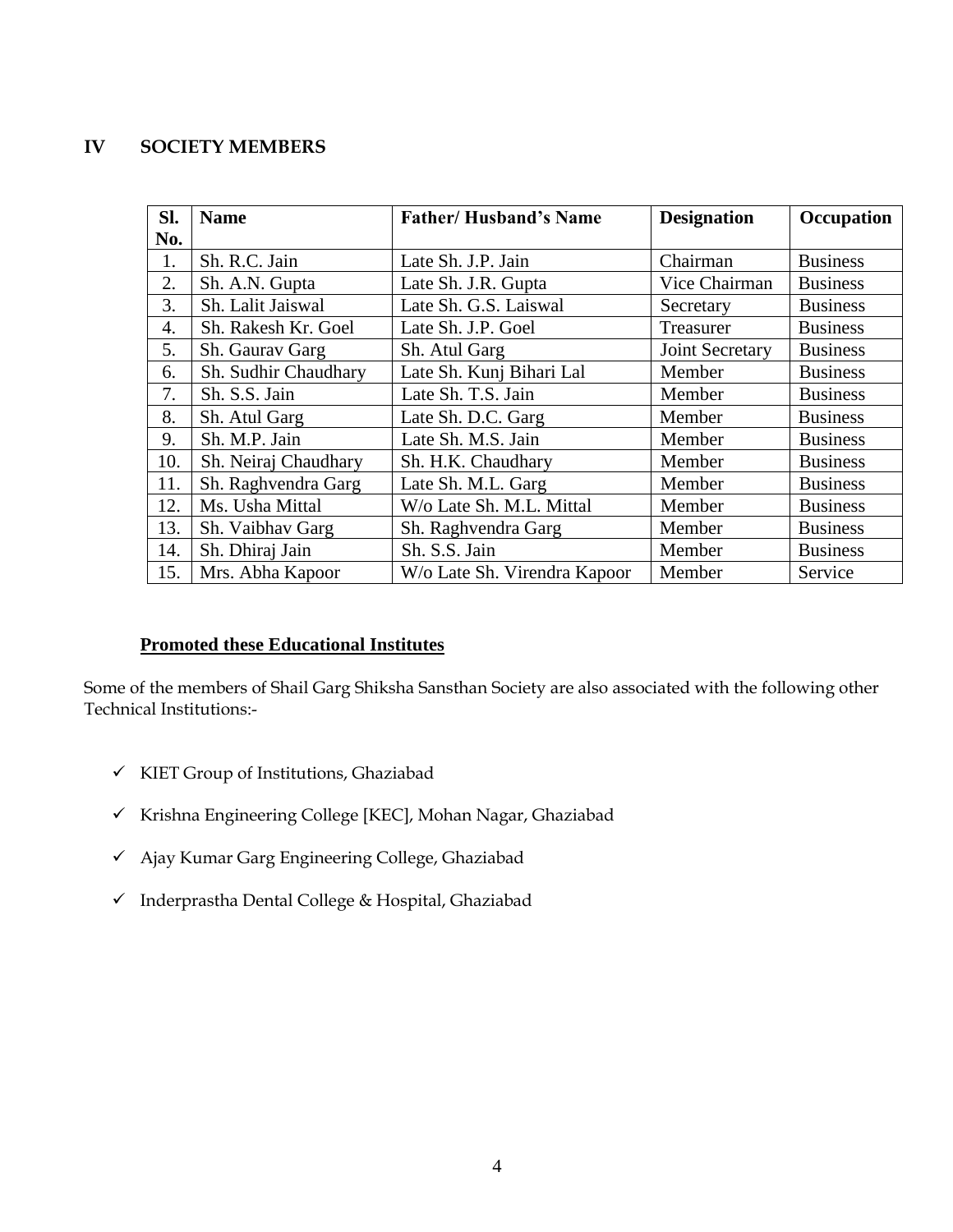### ➢ **Members of Governing Council**

| S.No             | <b>Name</b>                                | <b>Appointment</b>  | <b>Nomination Status/Reference</b>                                                                                                                                              |
|------------------|--------------------------------------------|---------------------|---------------------------------------------------------------------------------------------------------------------------------------------------------------------------------|
| 1.               | Er. S.S. Jain                              | Chairman            | <b>Nominee of Registered Society/Trust</b>                                                                                                                                      |
| 2.               | Shri A.N.Gupta                             | Vice<br>Chairman    | <b>Nominee of Registered Society/Trust</b>                                                                                                                                      |
| 3.               | Shri Atul Garg                             | Member              | <b>Nominee of Registered Society/Trust</b>                                                                                                                                      |
| $\overline{4}$ . | Shri Lalit Jaiswal                         | Member              | <b>Nominee of Registered Society/Trust</b>                                                                                                                                      |
| 5.               | Shri M.P.Jain                              | Member              | <b>Nominee of Registered Society/Trust</b>                                                                                                                                      |
| 6.               | Dr. Manoj Kumar Tiwari (RO<br>Kanpur)      | Member              | Nominee of AICTE,<br>RO (Ex-Officio), Kanpur                                                                                                                                    |
| 7.               | Nominee to be deputed by AICTE             | Member              | <b>Nominee by AICTE</b><br>Industrialist/Technologists/Educationist from<br>region nominated by concerned regional<br>committee from panel approved by Chairman<br><b>AICTE</b> |
| 8.               | Nominee to be deputed by UPTU              | Member              | Nominee of the affiliating University i.e.<br>U.P.Technical University (U.P)                                                                                                    |
| 9.               | Director of Technical Education,<br>Meerut | Member              | Nominee of the State Govt. (U.P)<br>Director of Technical Education, Meerut (Ex-<br>officio)                                                                                    |
| 10.              | Dr. D. B. Goel                             | Member              | Nominee of the State Govt. (U.P)<br>Industrialist/Technologists/Educationist from<br>the region nominated by State Govt.                                                        |
| 11.              | Prof. (Dr.) Seema                          | Member              | <b>Faculty member nominated for Regular staff</b><br>Professor, Dept. of Civil Engg., IPEC.                                                                                     |
| 12.              | Dr. Upasana Mishra                         | Member              | <b>Faculty member nominated for Regular</b><br>staff<br>Astt. Prof, Applied Sciences& Humanities,<br><b>IPEC</b>                                                                |
| 13.              | Mr. Salil Dubey                            | Member              | <b>Parent of Male Student</b>                                                                                                                                                   |
| 14.              | Prof. (Dr.) B.C.Sharma                     | Member<br>Secretary | <b>Nominee of Registered Society/Trust</b><br>Director, IPEC                                                                                                                    |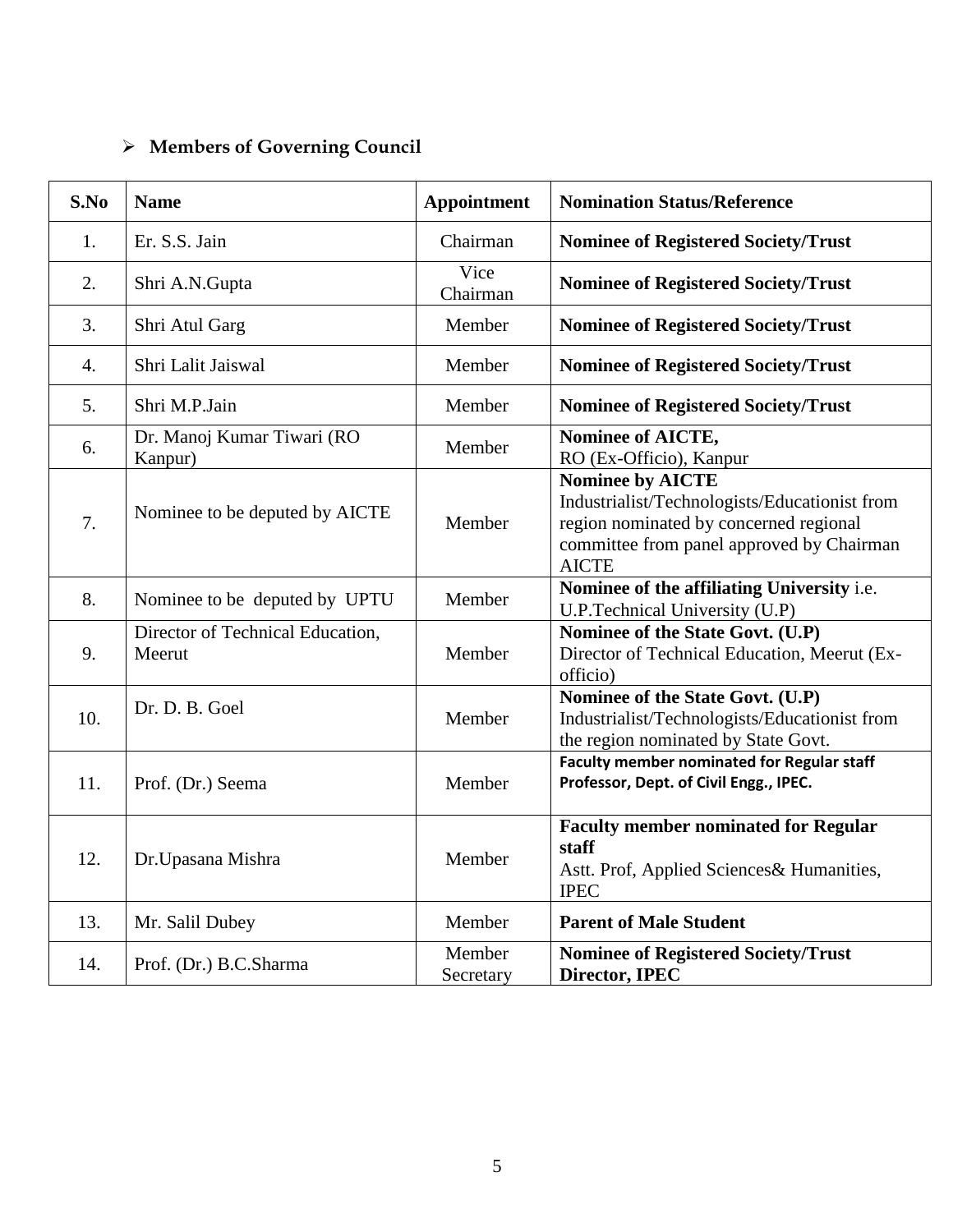#### ✓ **Frequency of the Board Meetings and Academic Council Meeting**

Board meeting is regularly held yearly and Academic Council meeting is regularly held every quarterly.



#### ✓ **Organization Chart and Processes**

➢ **Nature and Extent of involvement of faculty and students in academic affairs /improvements:**

- Feedback System available.
- Academic Committees in Department to review academic status.
- Implementation of ERP for effective and transparent working.
- Annual appraisal reports.
- Results Analysis etc.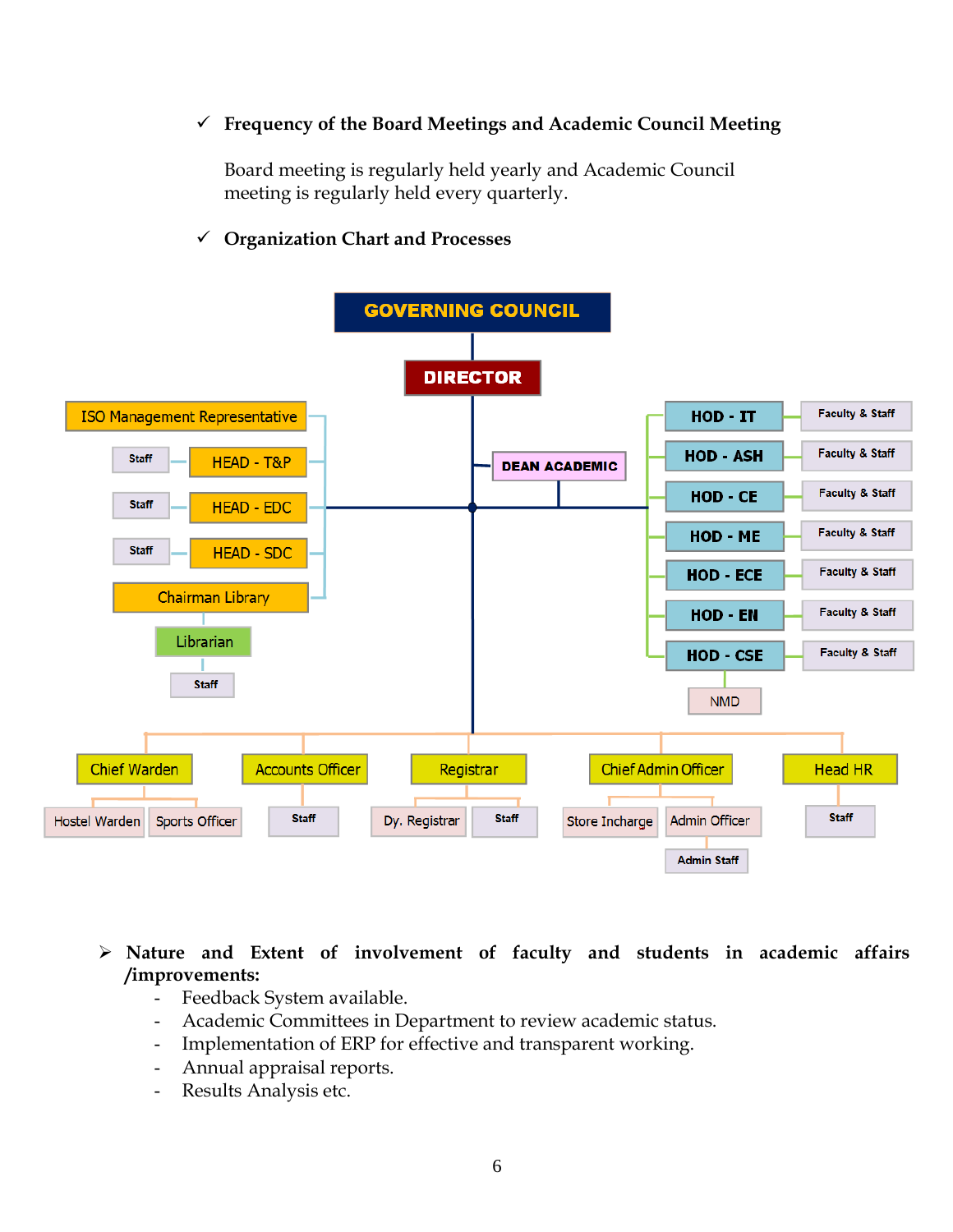- ➢ **Mechanism / Norms & Procedure for democratic / good Governance:** Different committees are formed for transparent and effective governance. For this purpose records are also kept in the department and reviewed by the Competent Authorities time to time.
- ➢ **Student Feedback on Institutional Governance/faculty performance:** Once in a Year feedback is collected from students. Analysis & Action is taken accordingly. Faculty performance is assess based on results for the subject taught, Publications, research work etc.
- ➢ **Internal Grievance redressal mechanism for faculty, staff and students:** As per AICTE guidelines Internal Grievance Redressal Committee is formed take up grievances of faculty staff & students.

#### **V PROGRAMMES**

| Course<br><b>UG Courses</b>              | <b>Seats</b> | Duration | <b>Entry level</b> | Fee (in Rs)   |
|------------------------------------------|--------------|----------|--------------------|---------------|
| Civil Engg.                              | 120          | 4-years  | $10+2$             | 1,31,356/-    |
| <b>Computer Science</b>                  | 240          | 4-years  | $10+2$             | 1,31,356/-    |
| Information<br>Technology                | 120          | 4-years  | $10+2$             | $1,31,356/-$  |
| Electrical &<br><b>Electronics Engg.</b> | 60           | 4-years  | $10+2$             | $1,31,356/-$  |
| Electronics &<br>Comm. Engg.             | 180          | 4-years  | $10+2$             | $1,31,356/-$  |
| Mechanical Engg.                         | 120          | 4-years  | $10+2$             | $1,31,356/-$  |
| <b>PG Courses</b>                        | <b>Seats</b> | Duration | <b>Entry level</b> | Fee(in Rs)    |
| M.Tech.(CSE)                             | 18           | 2-years  | <b>B.Tech.</b>     | 1,00,162/     |
| M.Tech.(VLSI)                            | 18           | 2-years  | <b>B.Tech.</b>     | 1,00,162/     |
| M.Tech.(Production)                      | 18           | 2-years  | <b>B.Tech.</b>     | $1,00,162/$ - |

➢ **Name of the Programmes approved by the AICTE**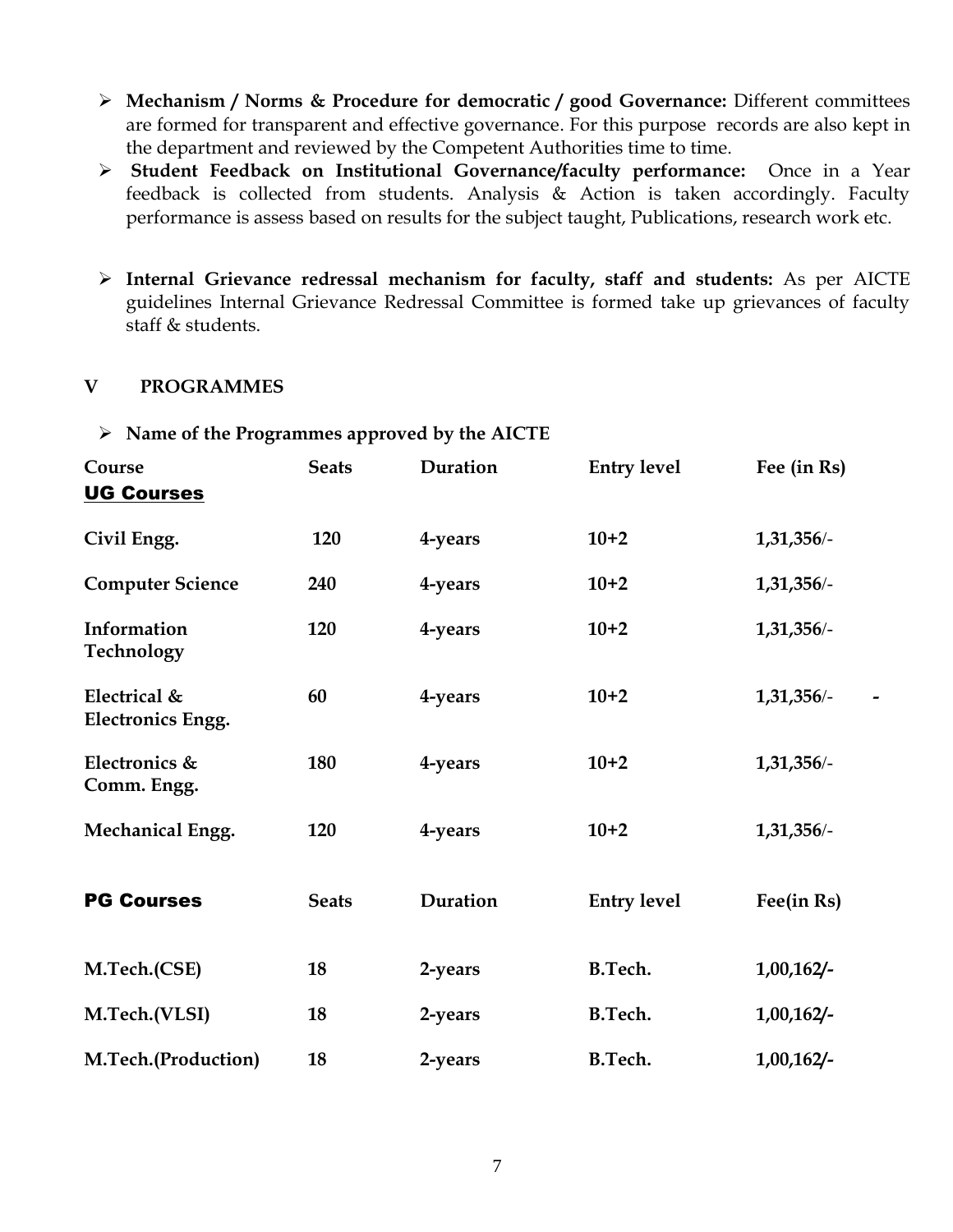➢ **Opening Rank for admission during last three years**

|            |       | <b>YEARS</b> |       |  |
|------------|-------|--------------|-------|--|
|            | 2016  | 2017         | 2018  |  |
| Civil      | 34653 | 22935        | 34397 |  |
| <b>CSE</b> | 20851 | 10799        | 9830  |  |
| IТ         | 36490 | 23444        | 10828 |  |
| EN         | 52670 | 33110        | 30442 |  |
| <b>ECE</b> | 43850 | 26020        | 5374  |  |
| MЕ         | 31763 | 18680        | 17341 |  |

#### **Placement Facilities**

#### ➢ **Total no. of students placed by the Institution through its Placement Cell**

| Year         | <b>Discipline</b>              | Total no. of students<br>passed out | Total no. of students<br>placed through<br>placement cell |
|--------------|--------------------------------|-------------------------------------|-----------------------------------------------------------|
|              | Computer Science & Engg.       | 187                                 | 124                                                       |
|              | Information Technology         | 97                                  | 65                                                        |
| <b>Batch</b> | Electrical & Electronics Engg. | 53                                  | 15                                                        |
| (2012-2016)  | Electronics & Comm. Engg.      | 204                                 | 106                                                       |
|              | Mechanical Engg.               | 131                                 | 45                                                        |
|              | Civil Engineering              | 131                                 | 41                                                        |
|              | Computer Science & Engg.       | 241                                 | 143                                                       |
|              | Information Technology         | 96                                  | 60                                                        |
| <b>Batch</b> | Electrical & Electronics Engg. | 107                                 | 44                                                        |
| (2013-2017)  | Electronics & Comm. Engg.      | 215                                 | 99                                                        |
|              | Mechanical Engg.               | 114                                 | 47                                                        |
|              | Civil Engineering              | 128                                 | 52                                                        |
|              | Computer Science & Engg.       | 245                                 | 175                                                       |
| <b>Batch</b> | Information Technology         | 116                                 | 89                                                        |
|              | Electrical & Electronics Engg. | 81                                  | 35                                                        |
| (2014-2018)  | Electronics & Comm. Engg.      | 210                                 | 103                                                       |
|              | Mechanical Engg.               | 122                                 | 58                                                        |
|              | Civil Engineering              | 123                                 | 46                                                        |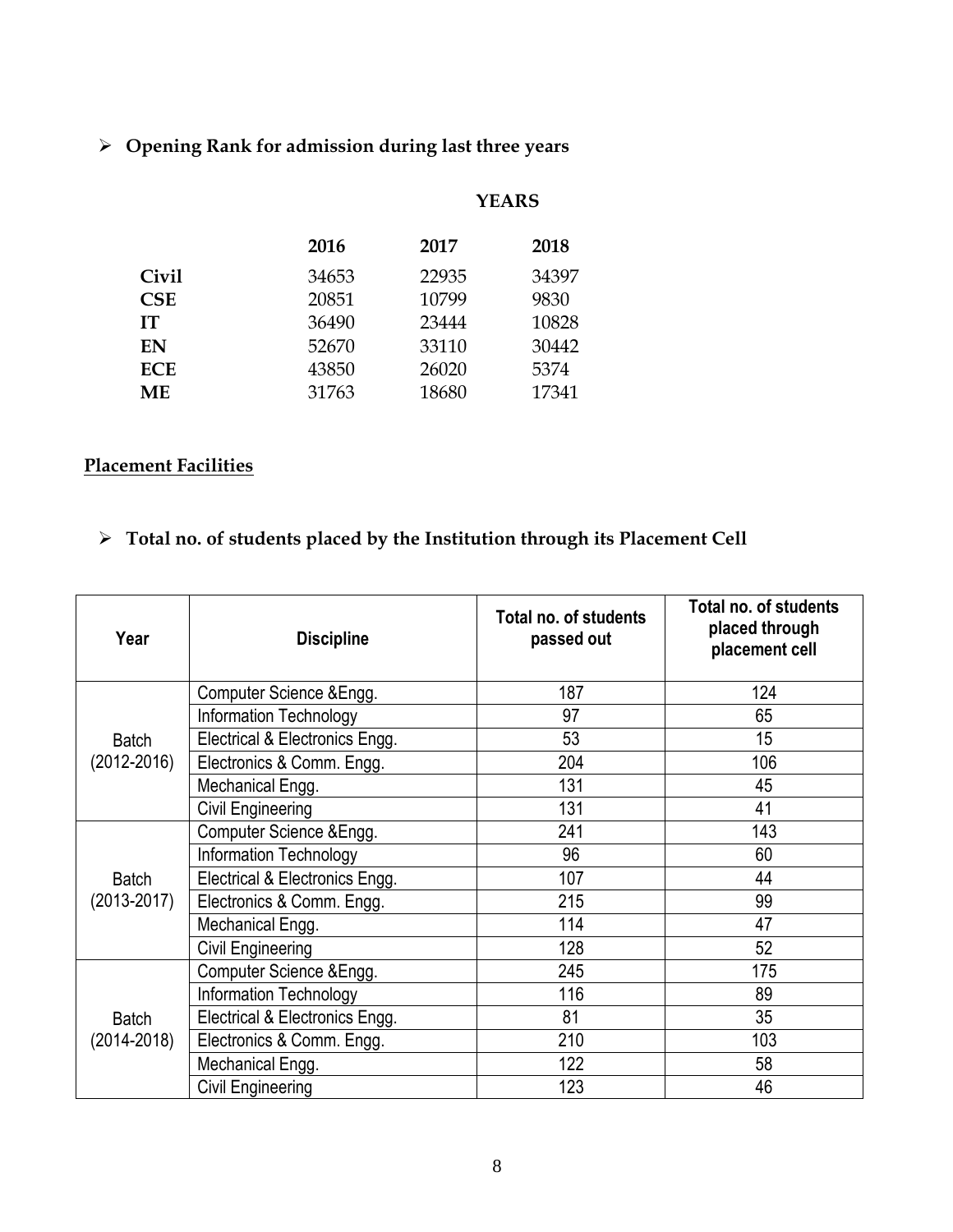#### **Batch**

(2014-2018): Students placed are working with Minimum Salary of **Rs. 1.44** lacs per year, Maximum **Rs. 10.08** lacs per year and Average Salary of Rs. **3.07** lacs per year.

(2013-2017): Students placed are working with Minimum Salary of **Rs. 1.44** lacs per year, Maximum **Rs. 9.85** lacs per year and Average Salary of Rs. **2.95** lacs per year.

(2012-2016): Students placed are working with Minimum Salary of **Rs. 1.44** lacs per year, Maximum **Rs. 5.85** lacs per year and Average Salary of Rs. **2.73** lacs per year.

➢ **Name and duration of program(s) having affiliation/collaboration with Foreign University(s) Institution(s) and being run in the same Campus along with status of their AICTE approval.**

**-------NA----------**

- ➢ **Details of the Foreign Institute / University : NA**
- ➢ **For each Collaborative/affiliated Programme. : NA**
- ➢ **Whether the Collaborative Programme is approved by AICTE? : NA**

| Name of the<br>Programme<br>(UG & PG) |                                         | Details of Faculty Available<br>as per Requirement |                |                                                                            |              |              |                                      |                                                                                    |                                                           | Nature of Appointment |
|---------------------------------------|-----------------------------------------|----------------------------------------------------|----------------|----------------------------------------------------------------------------|--------------|--------------|--------------------------------------|------------------------------------------------------------------------------------|-----------------------------------------------------------|-----------------------|
| 1                                     | Professors<br>Ph.D. / Non<br>Ph.D.<br>4 |                                                    |                | Associate<br><b>Assistant Prof.</b><br>Professors/<br>$6\phantom{1}6$<br>5 |              | Total        | <b>Others</b><br>visiting<br>faculty | Total number<br>of faculty<br>Permanent &<br>Approved by<br><b>University</b><br>9 | Total<br>number of<br>faculty on<br>adhoc<br><b>Basis</b> |                       |
|                                       |                                         |                                                    |                |                                                                            |              |              | 7                                    | 8                                                                                  |                                                           | 10                    |
|                                       | Ph.D.                                   | Non<br>Ph.D.                                       | Ph.D.          | <b>Non</b><br>Ph.D.                                                        | Ph.D.        | Non<br>Ph.D. |                                      |                                                                                    |                                                           |                       |
| Civil Engg                            | 1                                       | $\overline{0}$                                     | 1              | $\mathbf{0}$                                                               | $\mathbf{0}$ | 15           | 17                                   |                                                                                    | All the faculty<br>members are<br>appointed               |                       |
| Computer<br>Science & Engg.           | 1                                       | $\overline{0}$                                     | 4              | $\mathbf{0}$                                                               | 5            | 29           | 39                                   |                                                                                    | through<br>Selection                                      |                       |
| Information<br>Technology             | 1                                       | $\theta$                                           | $\theta$       | $\theta$                                                                   | $\mathbf{1}$ | 17           | 19                                   |                                                                                    | Committee &<br><b>AKTU</b><br>Representative              |                       |
| Electronics &<br>comm. Engg.          | 2                                       | $\boldsymbol{0}$                                   | $\overline{2}$ | $\boldsymbol{0}$                                                           | 2            | 31           | 37                                   |                                                                                    |                                                           |                       |

#### **VI FACULTY**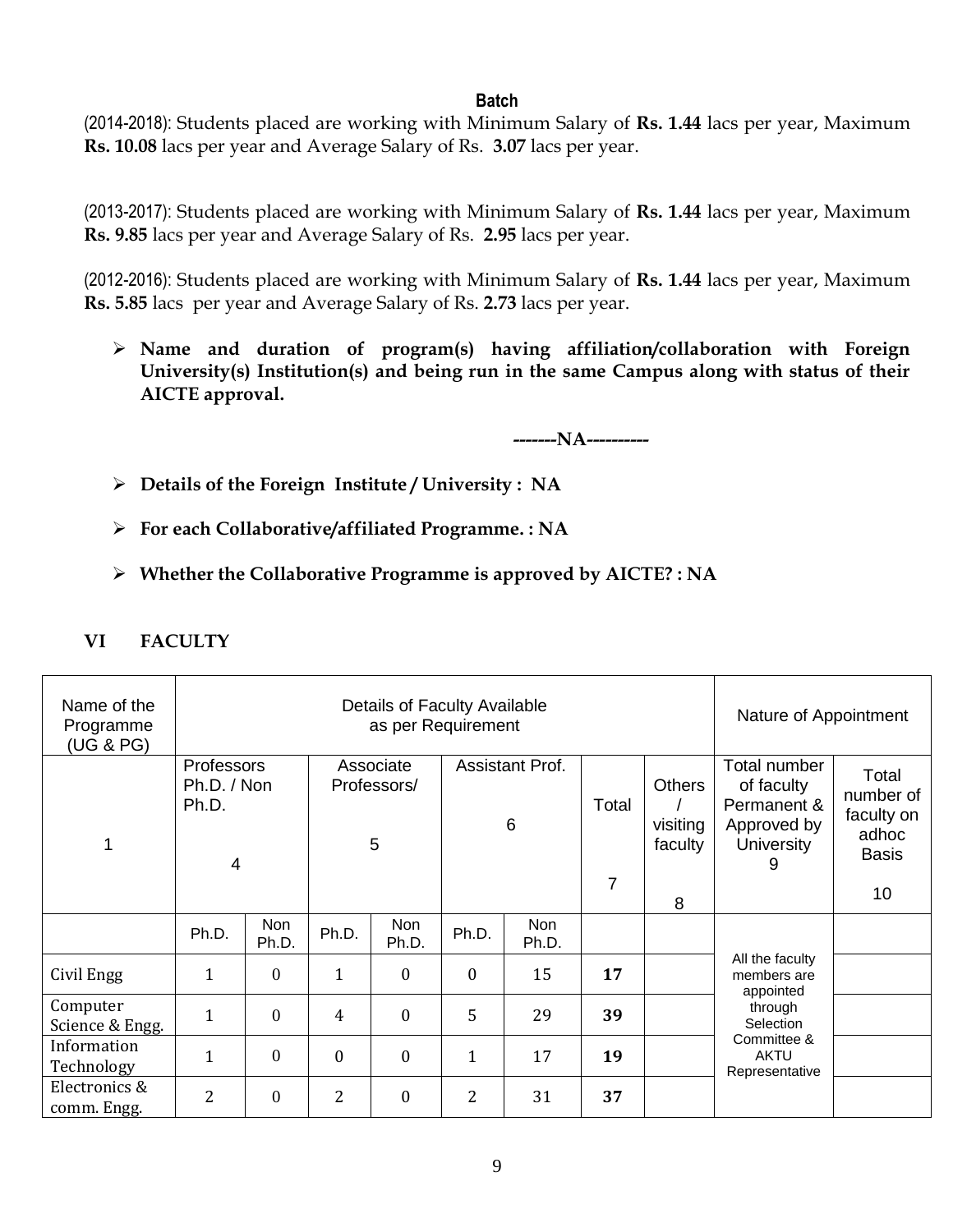| Electrical &<br>Electronics<br>Engg.   | ▃  |          | 0            |          | 0  | 14  | 16  |  |  |
|----------------------------------------|----|----------|--------------|----------|----|-----|-----|--|--|
| Mechanical<br>Engg.                    | 4  |          | 3            |          | 3  | 15  | 25  |  |  |
| <b>Applied Science</b><br>& Humanities | 5  | 0        | $\mathbf{b}$ | 0        | 17 | 12  | 39  |  |  |
| <b>Total</b>                           | 16 | $\bf{0}$ | 15           | $\bf{0}$ | 28 | 133 | 192 |  |  |

#### **VII Profile of Director**

| Name                                                     | : Dr. B. C. Sharma                                                                                                        |
|----------------------------------------------------------|---------------------------------------------------------------------------------------------------------------------------|
| Date of Birth                                            | : 17.04.1963                                                                                                              |
| Academic Qualification<br>(with field of Specialization) | : Ph.D. from IIT, Delhi in 2006<br>Reliability and Safety Analysis of Lubricated Systems<br>for Maintenance Consideration |
|                                                          | Master of Engineering (Mechanical Production Engg.)<br>from University of Roorkee in 1990                                 |
|                                                          | Bachelor of Engineering (Mechanical Engg.) from<br>Gulbarga University, Gulbarga in 1986                                  |
| Details of Experience<br>(Industrial / Academic)         | : Teaching Experience: 21<br>Industrial Experience: 06<br>Research Experience: 02                                         |
| Date of appointment in<br>present institution            | : 02.04.2016                                                                                                              |

#### **VIII FEE**

➢ **Details of fee, as approved by the State fee Committee, for the Institution.** B.Tech. is Rs.**1,11,306/-** & M.Tech. is Rs. **– 80,612/-** per year

#### ➢ **Time Schedule for payment of fee for the entire Programme:**

Charged annually in routine but also accepted in installments on demand.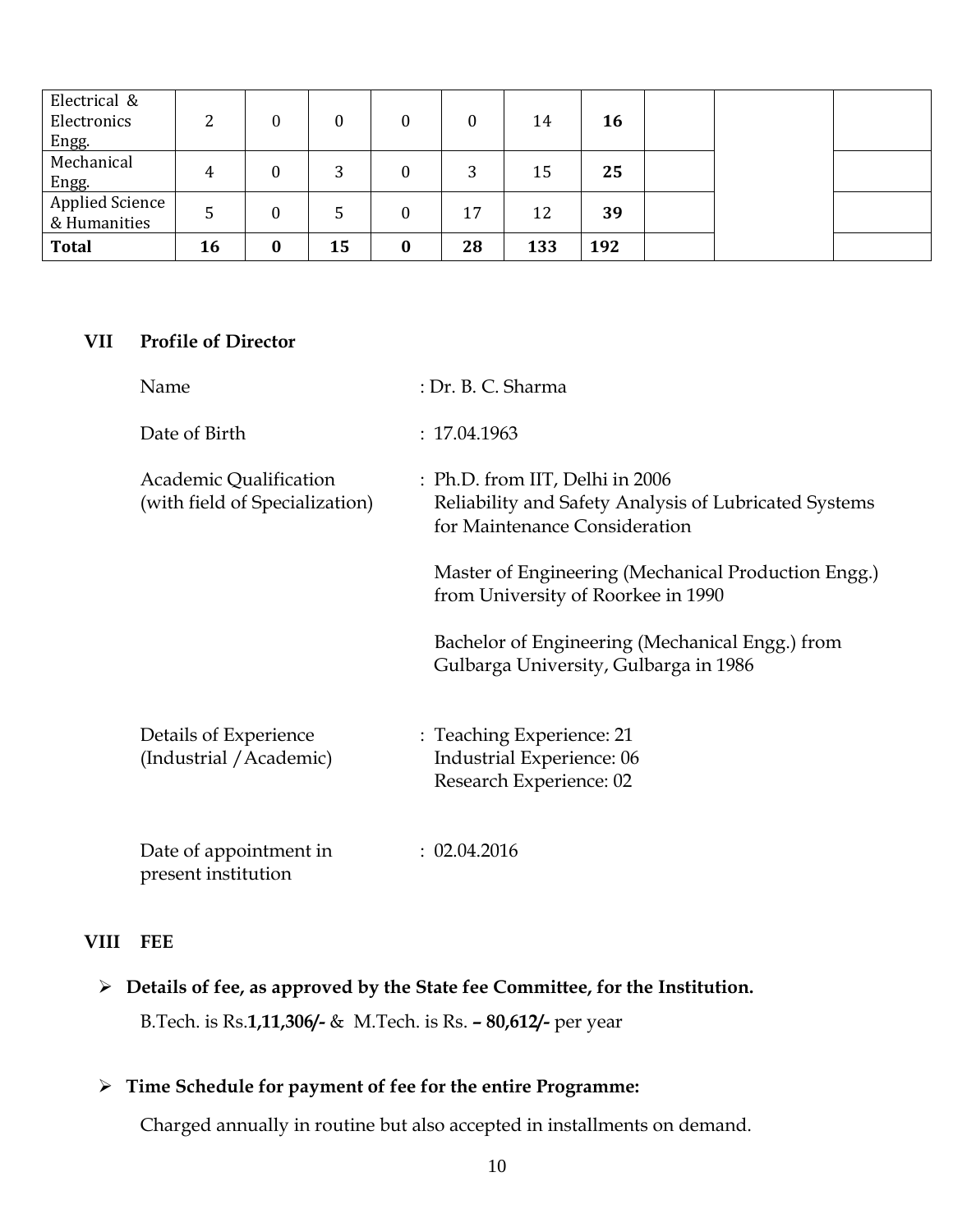#### ➢ **Number of Scholarship offered by the institute:**

Institute has the following Scholarship Scheme for the Students:-

| ❖ University Toppers          | : Tuition Fee is Waive off for that Particular year which<br>he has Top                                                                                                                                                                                                        |
|-------------------------------|--------------------------------------------------------------------------------------------------------------------------------------------------------------------------------------------------------------------------------------------------------------------------------|
| $\triangleleft$ Class Toppers | : 1 <sup>st</sup> , 2 <sup>nd</sup> , 3 <sup>rd</sup> , 4 <sup>th</sup> & 5 <sup>th</sup> Position holders at college level of<br>B.Tech. 1 <sup>st</sup> Year only will get the scholarship amount of<br>$Rs.10,000/-$ , 7,000/-, 5,000/-, 4,000/- & 3,000/-<br>respectively. |
|                               | 1st, 2nd& 3rd position holder in B.Tech. 2nd Year, 3rd Year &<br>4 <sup>th</sup> Year will get scholarship amount of Rs.10,000/-<br>$7,000/$ - & 3,000/- respectively.                                                                                                         |

Other scholarship schemes offered by Department of Social Welfare Govt. of India are also available for students belonging to GEN/OBC/SC/ST categories.

#### ➢ **Estimated cost of Boarding and Lodging in Hostels**

Hostel Accommodation Charges | Single Seater:Rs.82,000/--per year per student +Mess Charges Double Seater:Rs.78,000/- per year per student Triple Seater:Rs.72,000/- per year per student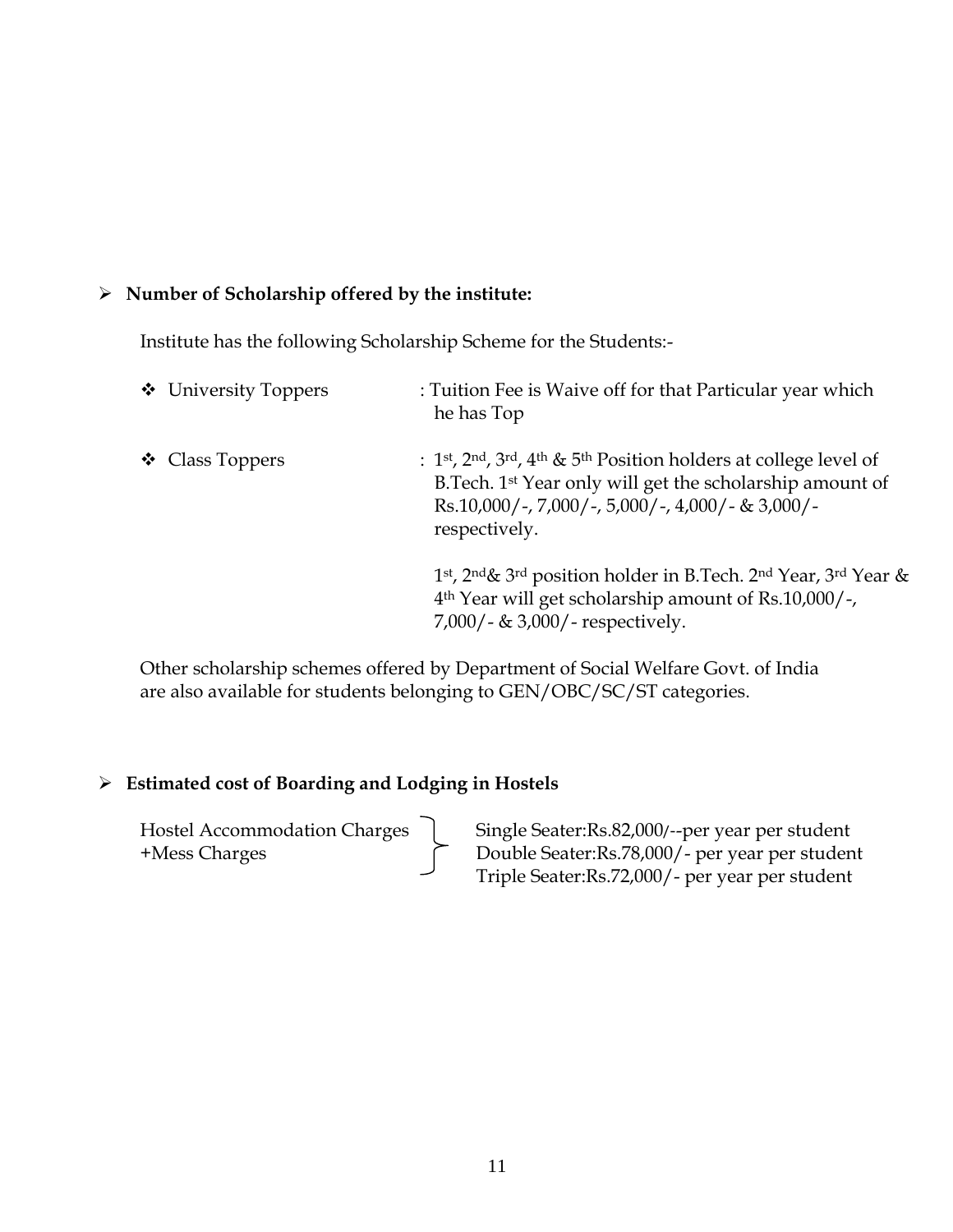#### **IX ADMISSION**

#### ➢ Number of Seat sanctioned course wise with students admitted.

|          | AICTE Approved Intake during last 3 years |                                                                          |                              |                          |                              |                          |                                 |                          |                                                                |
|----------|-------------------------------------------|--------------------------------------------------------------------------|------------------------------|--------------------------|------------------------------|--------------------------|---------------------------------|--------------------------|----------------------------------------------------------------|
| Programe |                                           | 1 <sup>st</sup> Year of<br>approval by<br><b>AICTE</b> (give<br>approval | 2018-19                      |                          | 2017-18                      |                          | 2016-2017                       |                          | <b>Status of</b>                                               |
|          | Course                                    | ref. no. &<br>date)                                                      | <b>Sanction</b><br>ed intake | Actual<br>admis<br>sions | <b>Sanction</b><br>ed intake | Actual<br>admissio<br>ns | <b>Sanct</b><br>ioned<br>intake | Actual<br>admissio<br>ns | <b>Accreditation</b>                                           |
|          | Civil Engg.                               |                                                                          | 120                          | 33                       | 120                          | 42                       | 120                             | 108                      | Scheduled on 8 <sup>th</sup><br>to 10 <sup>th</sup> March 2019 |
| UG(FT)   | Computer<br>Science & Engg.               | F.No.<br>Northern/<br>$1 -$<br>35123752<br>08/2018/E<br>OA/Corrig        | 240                          | 250                      | 240                          | 249                      | 240                             | 248                      | Accredited from<br>01.12.2017 for<br>Period of 3 Years         |
|          | Information<br>Technology                 |                                                                          | 120                          | 126                      | 120                          | 86                       | 120                             | 126                      | Scheduled on 8 <sup>th</sup><br>to 10th March 2019             |
|          | Electronics &<br>Comm. Engg.              |                                                                          | 180                          | 121                      | 240                          | 123                      | 240                             | 198                      | Accredited from<br>01.12.2017 for<br>Period of 3 Years         |
|          | Electrical &<br><b>Electronics Engg</b>   |                                                                          | 60                           | 23                       | 60                           | 30                       | 120                             | 41                       | <b>NA</b>                                                      |
|          | Mechanical Engg.                          | endum-1<br>dated-10-<br>01-2019                                          | 120                          | 48                       | 120                          | 61                       | 120                             | 109                      | Accredited from<br>01.12.2017 for<br>Period of 3 Years         |
|          | <b>Total</b>                              |                                                                          | 840                          | 601                      | 900                          | 591                      | 960                             | 830                      |                                                                |
|          | M.Tech.(CSE)                              |                                                                          | 18                           | 2                        | 18                           | $\mathbf 0$              | 18                              | $\mathbf 0$              |                                                                |
| PG(FT)   | M.Tech. (VLSI)                            |                                                                          | 18                           | $\mathbf 0$              | 18                           | $\mathbf 0$              | 18                              | 0                        | <b>NA</b>                                                      |
|          | M.Tech.<br>(Production)                   |                                                                          | 18                           | 1                        | 18                           | $\mathbf 0$              | 18                              | $\mathbf 0$              |                                                                |
|          | <b>Total</b>                              |                                                                          | 54                           | 3                        | 54                           | $\bf{0}$                 | 54                              | $\mathbf{0}$             |                                                                |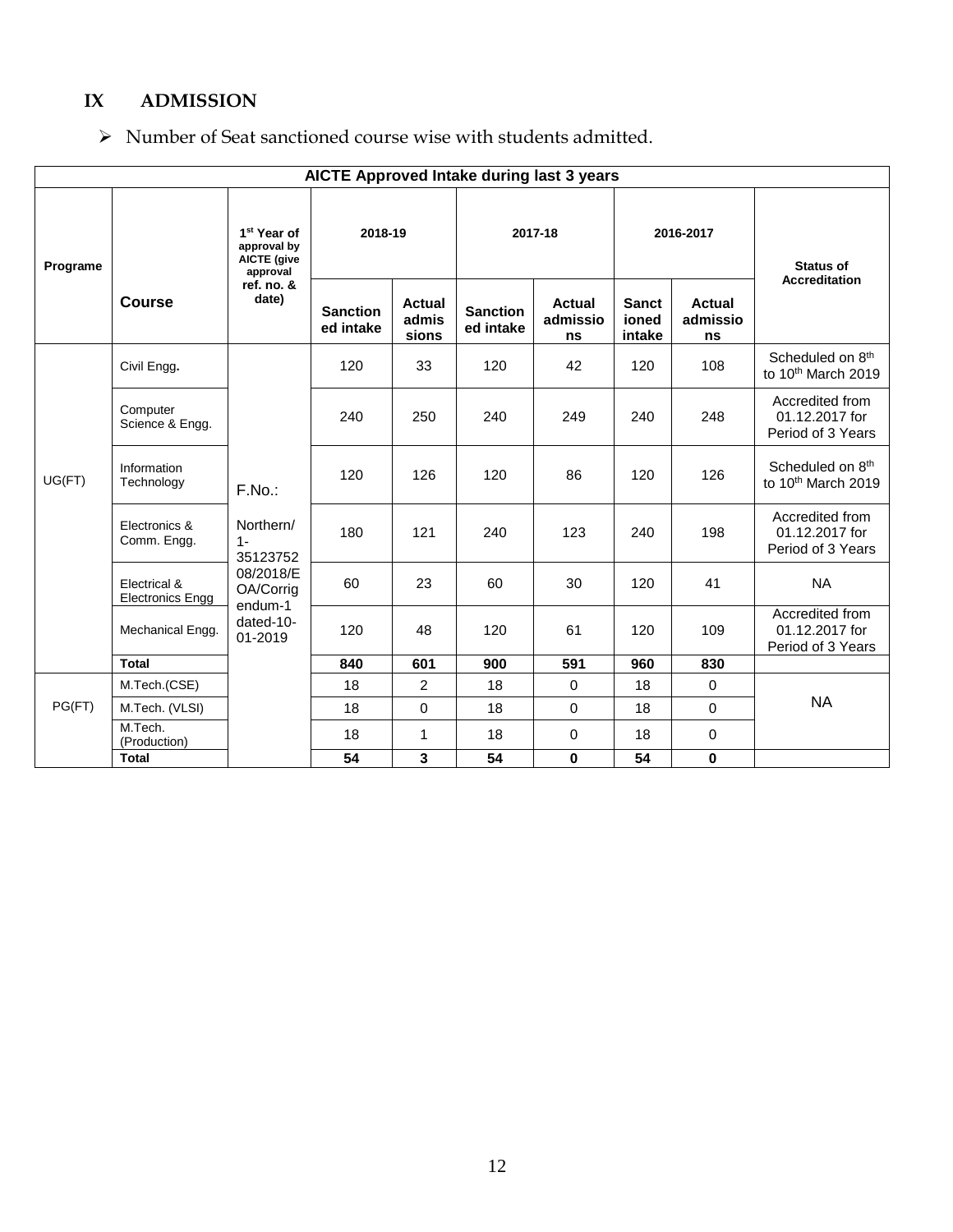#### **X ADMISSION PROCEDURE**

| <b>Admission Test</b>                          | : All the admissions are made through State<br>Engineering Entrance Test conducted by<br>Dr. A.P.J. Abdul Kalam Technical<br>University [UPSEE], Sector-11, Jankipuram<br>Vistar Yojna, LUCKNOW every year.<br>Website: https://upsee.nic.in/ |
|------------------------------------------------|-----------------------------------------------------------------------------------------------------------------------------------------------------------------------------------------------------------------------------------------------|
| ❖ Calendar for Admission in Management Quota : |                                                                                                                                                                                                                                               |
|                                                | -Last date for application for admission: First week of July every year depending<br>upon the counseling by the UPSEE.                                                                                                                        |
|                                                | -Last date for submission of application: Mid of July every year depending upon the<br>University guideline in this respect.                                                                                                                  |
| -Dates for announcing final results            | : Third week of July every year depending<br>upon the University guidelines in this<br>respect.                                                                                                                                               |
| -Release of Admission list                     | : Within 2-3 days after announcing results.                                                                                                                                                                                                   |
| -Date for acceptance by the candidates         | : within 1 week after releasing the admission<br>list.                                                                                                                                                                                        |
| -Last date for closing admission               | : $14th$ of August every year depending<br>upon the guideline by the Univ. in this<br>respect.                                                                                                                                                |
| -Starting of Academic Session                  | : $1st$ August every year subject to<br>University guideline for the same.                                                                                                                                                                    |
| -Refund of fee in case of withdrawal           | : As per AICTE Guidelines/University or<br><b>State Government Norms</b>                                                                                                                                                                      |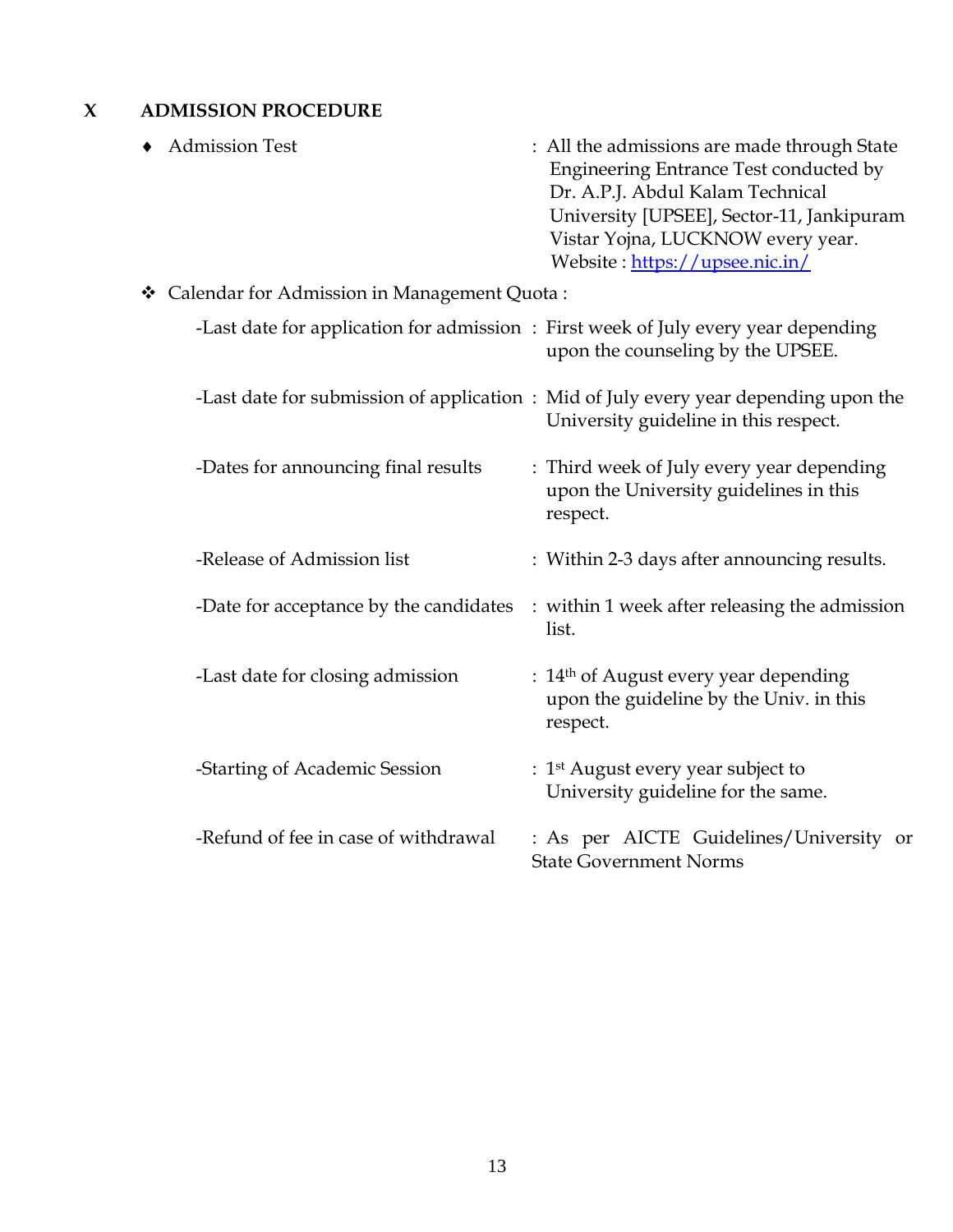#### **XI CRITERIA AND WEIGHTAGE FOR ADMISSION**

- ➢ **Eligibility Criteria :**
- **a.**

| <b>SI</b> | Type of the                 | Duration    | <b>Minimum Qualifications for</b>                                                                                                                                                                                                                                                                                         |
|-----------|-----------------------------|-------------|---------------------------------------------------------------------------------------------------------------------------------------------------------------------------------------------------------------------------------------------------------------------------------------------------------------------------|
|           | Programme                   | (Full-time) | Admission                                                                                                                                                                                                                                                                                                                 |
|           | Engineering<br>& Technology | 4 Years     | Should be a pass in $10+2$ examination<br>with Physics and Mathematics as<br>compulsory subjects along with one of<br>the following subjects:<br>"Chemistry/Biotechnology/Biology/<br>Technical Vocational Subject securing<br>minimum 45% Gen/OBC and 40%<br>marks for SC/ST category in aggregate<br>in three Subjects. |

Candidates have to appear in the State Engg. Entrance Exam called UPSEE apart from the qualification given above to get admission.

#### **XII APPLICATION FORM FOR ADMISSION**

At the time of Admission Application form for admission is available on our college website

#### **XIII LIST OF APPLICANTS- ENCLOSED: 2018-19 (Annexure – 1)**

#### **XIV RESULTS OF ADMISSION UNDER MANAGEMENT SEATS/VACANT SEATS**

- $\checkmark$  The admission committee comprising Director, Registrar and General Secretary of the institute makes admissions under Management Quota seats according to the Guidelines laid down by UPSEE/AKTU/State Government.
- $\checkmark$  15% of the total intake available will be filled by institute as per the laid down norms of UPSEE 2018 and State Government.
- $\checkmark$  The vacant seats after counselling of UPSEE 2018 shall be filled by the Institute as per the laid down norms of UPSEE 2018 and the State Government.
- $\checkmark$  List of Students admitted against Management Quota/Vacant seats with their merit order- List Enclosed: 2018-19 **(Annexure – 2)**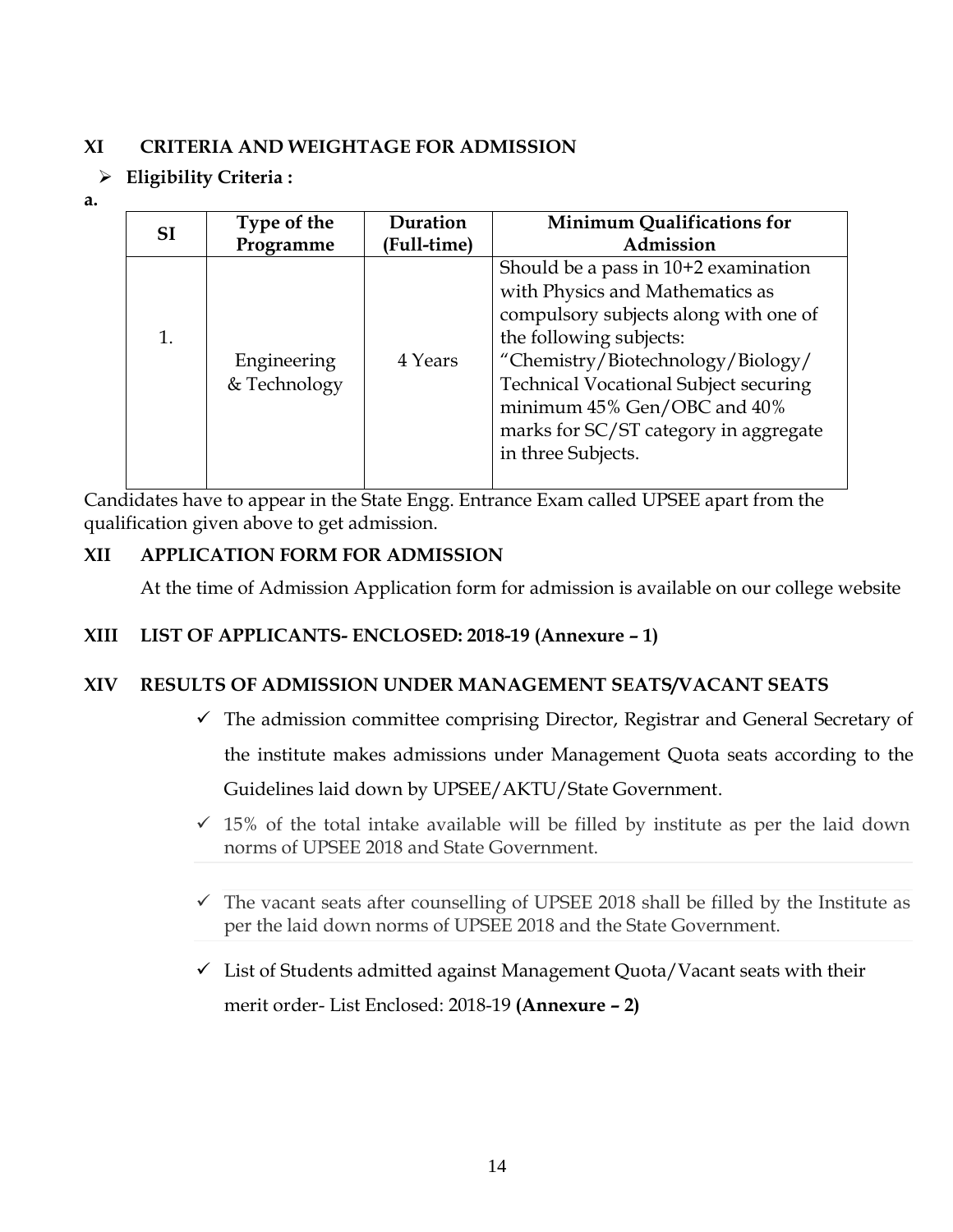#### **XV INFORMATION ON INFRASTRUCTURE AND OTHER RESOURCES AVAILABLE**

➢ **Library**

|                | Course(s)                                                   | Number of<br>titles of the | Number of | Journals |               |
|----------------|-------------------------------------------------------------|----------------------------|-----------|----------|---------------|
| S.No           |                                                             | books                      | volumes   | National | International |
| $\mathbf{1}$   | Civil Engg.                                                 | 529                        | 2066      | 12       |               |
| $\overline{2}$ | Computer Science & Engg. &<br><b>Information Technology</b> | 2785                       | 12025     | 42       |               |
| 3              | Electrical & Electronics Engg.                              | 677                        | 2636      | 6        |               |
| $\overline{4}$ | Electronics & Comm. Engg.                                   | 1187                       | 3970      | 24       |               |
| 5              | Mechanical Engg.                                            | 854                        | 3790      | 18       |               |
| 6              | <b>Applied Science</b>                                      | 2152                       | 9272      | 9        |               |

| <b>S. No. Details of Books</b> | Number of<br>titles of the | Number of | Journals |               |
|--------------------------------|----------------------------|-----------|----------|---------------|
|                                | books                      | volumes   | National | International |
| General Book                   | 828                        | 1812      |          |               |
| <b>Book Bank</b>               | 1595                       | 83394     |          |               |

#### **Online Journals**

| TEEE             | 188. |
|------------------|------|
| Springer         | 171  |
| Total e-journals | 359  |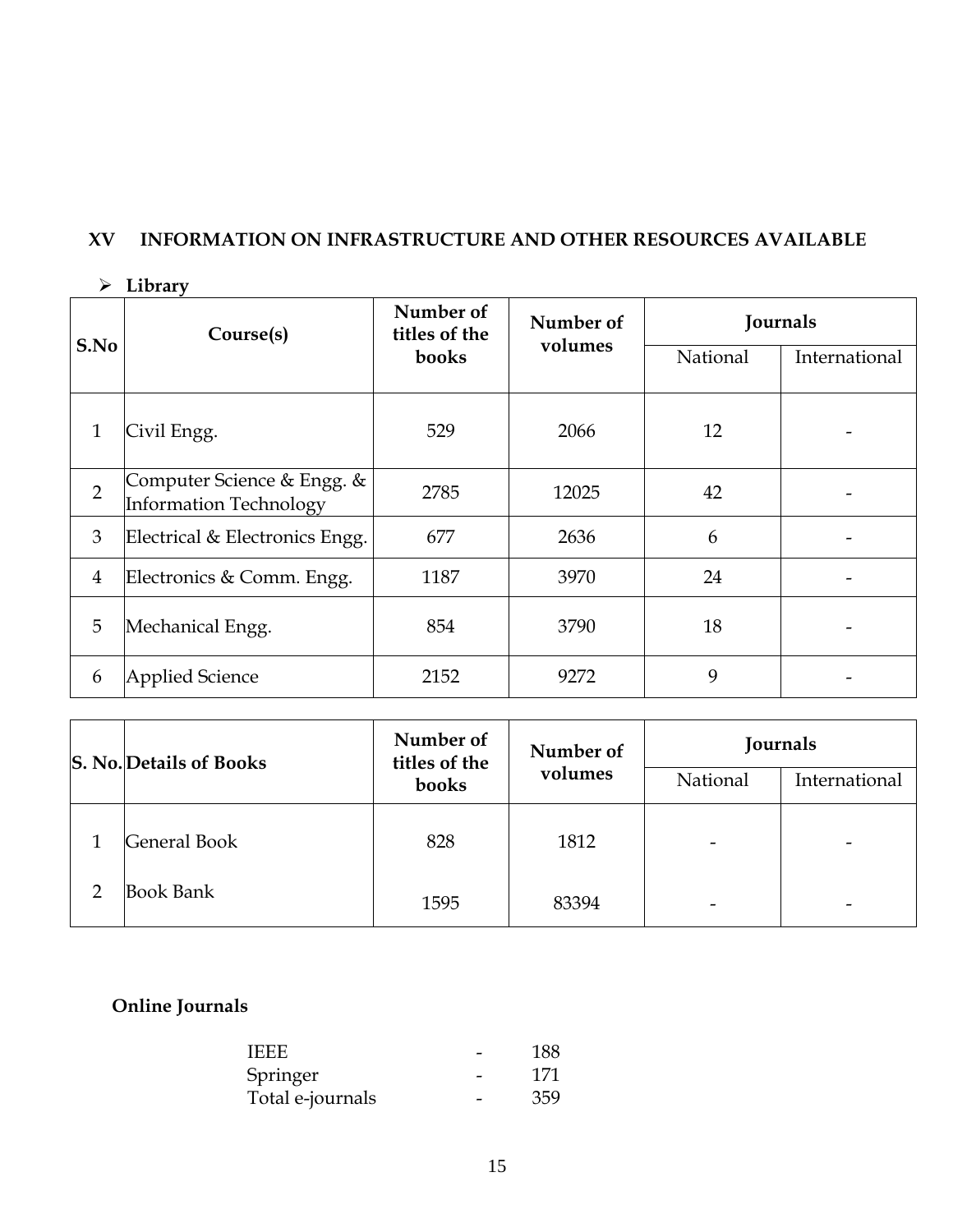#### ➢ **COMPUTING FACILITIES:**

- ✓ Number of Systems: 1160
- $\checkmark$  Laptops: 15
- ✓ Configuration : Core2 Duo Processors, Core i 3 & Core i 5
- $\checkmark$  Total Number of Systems connected to LAN : 100%
- ✓ Total Number of Systems connected to WAN : Academic Block & Hostel
- ✓ Internet Bandwidth : 155 Mbps on Leased Line

#### ➢ **Games & Sports Facilities:**

- A. **Indoor Games:** Badminton, Table Tennis, Chess, Carrom, Snooker/Billiards, Gymnasium
- B. **Outdoor Game:** Basket Ball, Hand Ball, Volley Ball, Foot Ball, Cricket, Athletic Events: Shotput, Discuss Throw, Long Jump, High Jump
- ➢ **Extra Curriculum activities**:
	- ✓ **Seminar** : The students have created various societies and through these societies they conduct seminars and conferences at regular intervals. This enables them to improve their communication and organizing ability.
	- ✓ **Cultural Activities** : Students are encouraged and provided necessary facilities and guidance to conduct cultural programs, to develop & display their talents. The cultural activities are carried out at regular intervals without affecting programs. The welcome party for the first year and farewell party for the final year students are conducted regularly.
	- ✓ **Literary Activities**: Literary cell, MEDHA under E-SAC (Expressions- Student Activity Cell) provides a worthy platform to nurture literary skills of native students, like- Creative Writings, Debates, Plays, Quizzes etc, where they not only showcase their talents through performances, but also sharpen their leadership quality by organizing these events under the excellent facilitation by faculty coordinators. Literary events run throughout the session (1 or 2 events every month) and students enthusiastically participate in these events.
	- ✓ **Magazine** : The institute magazine "**UNNATI**" is the creation of the students, which provides and opportunity for them to promote their innovative thinking and creative talents.
	- ✓ **Technical Committee:** Technical committee comprises of usually two faculty members from each department (nominated by respective HOD). The members of Technical Committee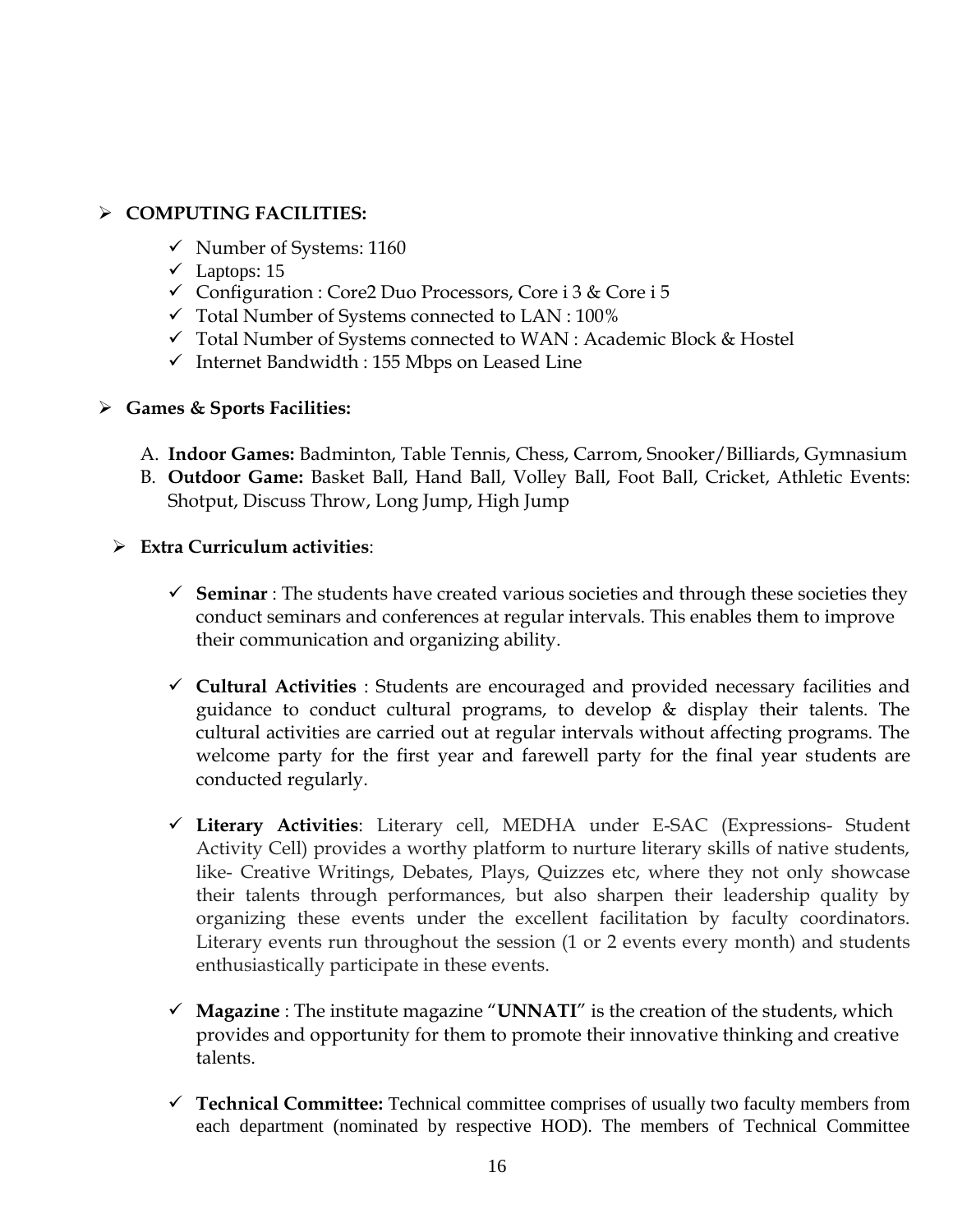motivates and engages the student in developing project ideas to compete at department, institute and university level. The committee members are the driving force in orienting the students towards development of innovative projects. The conveners of committee are nominated by Director, IPEC.

#### **Details of Instructional/Academic area :**

#### **Instructional Area for the existing programme(s)**

|                          |                                                                   |                 | Area                                   |  |  |
|--------------------------|-------------------------------------------------------------------|-----------------|----------------------------------------|--|--|
| Particulars              | Course                                                            | No. of<br>Rooms | Available in the Institution<br>(Sq.M) |  |  |
| Class Rooms              | <b>B.Tech.</b><br>M.Tech.                                         | 63<br>03        | 4662                                   |  |  |
| <b>Tutorial Hall</b>     | B.Tech.<br>M.Tech.                                                | 15<br>03        | 687                                    |  |  |
| Drawing Hall             | <b>B.Tech</b>                                                     | 02              | 299                                    |  |  |
| Common Computer Centre   | <b>B.Tech.</b><br>M.Tech.                                         | 02              | 310                                    |  |  |
| Seminar Hall             | <b>B.Tech.</b><br>M.Tech.                                         | 03<br>03        | 804                                    |  |  |
| Library & Reading Room   | <b>B.Tech.</b><br>M.Tech.                                         | 01              | 1033.44                                |  |  |
| Laboratories & workshops | Labs (UG & PG)<br>Workshop<br>Research Lab<br>Additional Workshop |                 | 5914                                   |  |  |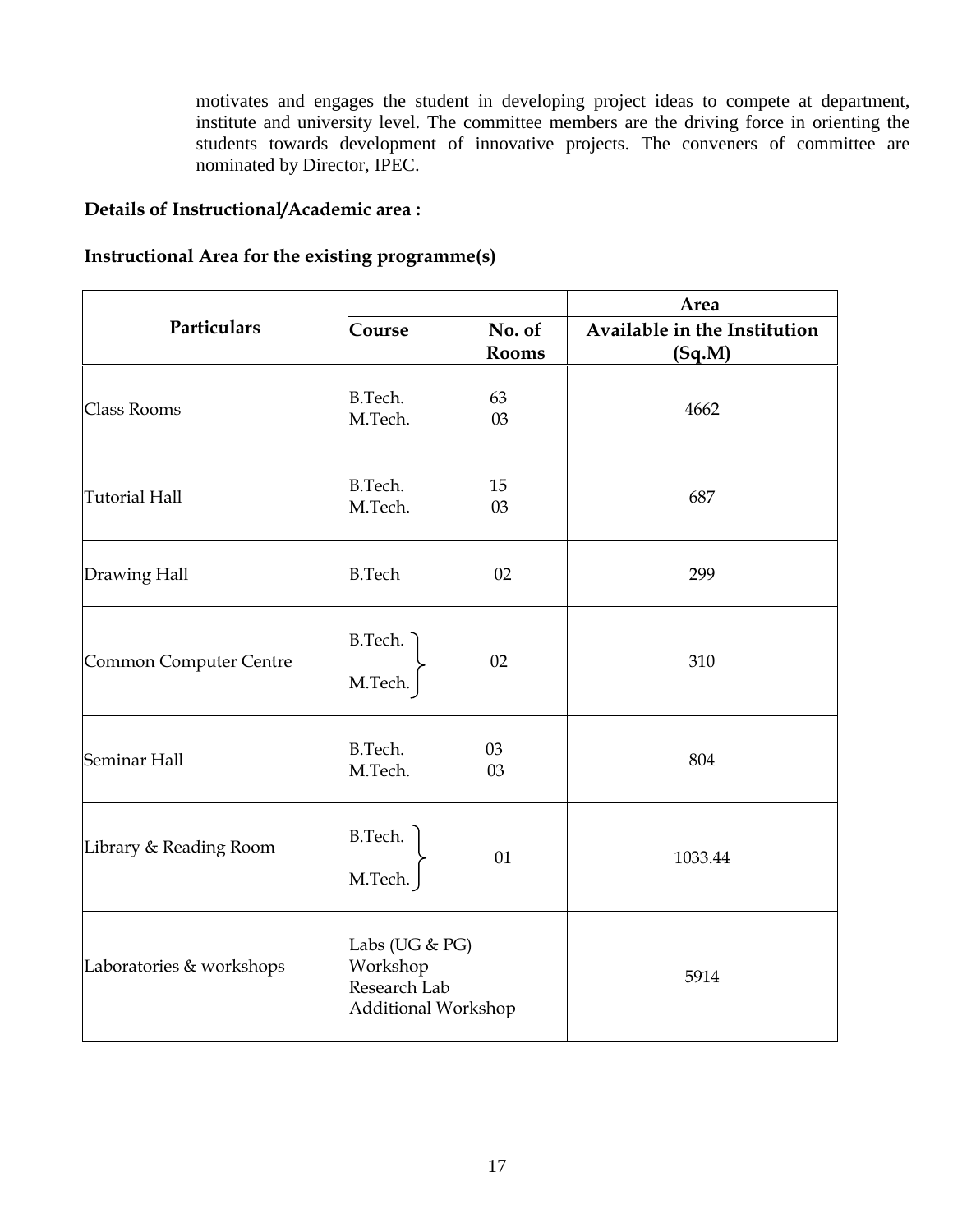- ✓ **Teaching Learning Process:** 
	- ❖ **Interactive Classrooms**
	- ❖ **Case method of Teaching**
	- ❖ **Use of modern teaching aids**
	- ❖ **Group discussion and presentation**
	- ❖ **Audiovisual Classrooms**
	- ❖ **Instructional films on various subjects**
	- ❖ **Guest Faculty/Guest Speaker**
	- ❖ **Visit to Industries**
	- ❖ **Summer Training**
	- ❖ **Project Work**
	- ❖ **Detailed coverage of Syllabus**
	- ❖ **Coverage of topics beyond syllabus**
	- ❖ **Personality development prog.**
	- ❖ **Well designed Academic Calendar & implementation**
	- ❖ **Faculty Development programme in campus and off campus**
	- ❖ **Seminars, Workshop & Research Work**
- ✓ **Curricula and syllabi for each of the programmes as approved by the University.**

**Kindly see http://www.aktu.ac.in/**

- ✓ **Academic Calendar of the University: Kindly see<http://www.aktu.ac.in/>**
- ➢ **Internal Continuous Evaluation System in place:** Feedback from Stakeholders: Alumni, Parents & Employer
- ➢ **Students' assessment of faculty, system in place:** Online Feedback system